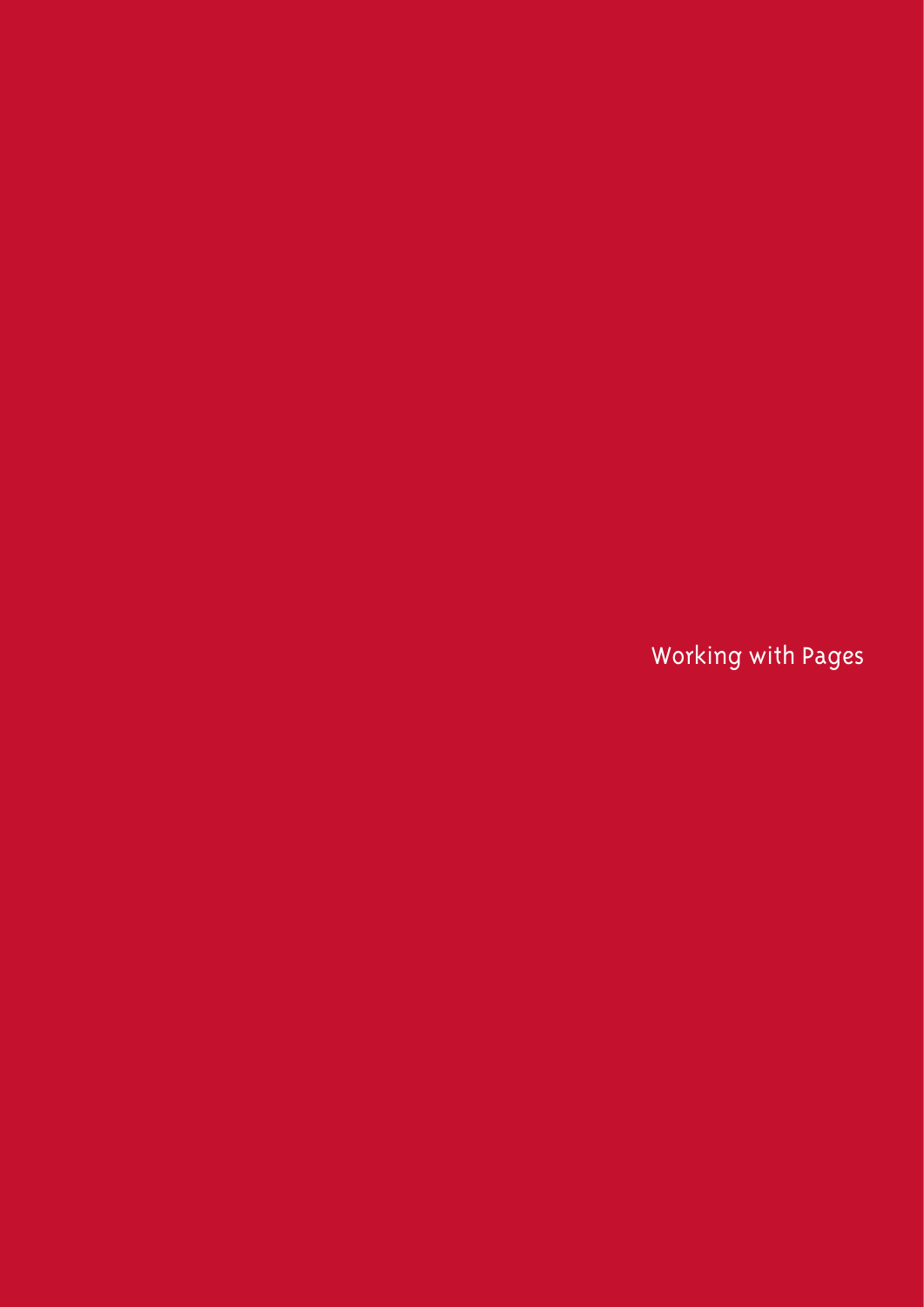# **Working with Pages**

## Working with document pages

Every document has one or more document pages. Objects can be placed on document pages, and content (images, texts, etc.) can be imported into them. When creating a new document the program automatically creates at least one page. You can of course create and manage multiple pages. In this chapter you will learn what types of pages there are, how to create, Choose, delete, move and number pages automatically.

For navigation and the selection of pages the program offers you the commands in the Document menu, the Page palette, the Navigation bar and the document window.

## Create a new document page

Up to 6,000 document pages may be created in a document. New document pages can be created with the command New Document Page(s) or interactively with the Page palette.

## **Create new document pages using the dialog:**

- I. Choose one of the following options:
	- Choose the menu command Document > Create > New Document Page(s).
	- Click on the Document Pages section of the Page palette and choose the command New Document Page(s) in the Context menu.
- 2. Define the number of new document pages in the Number entry field.
- 3. In the dialog section Position, Choose where the document pages should appear.
- 4. Choose one of the following options:
	- Click the checkbox Assign Alias Page to assign the default settings you defined in the Document Setup dialog.
	- Leave the checkbox unchecked to import a blank page with no settings or guides.
- 5. Click OK to close the dialog.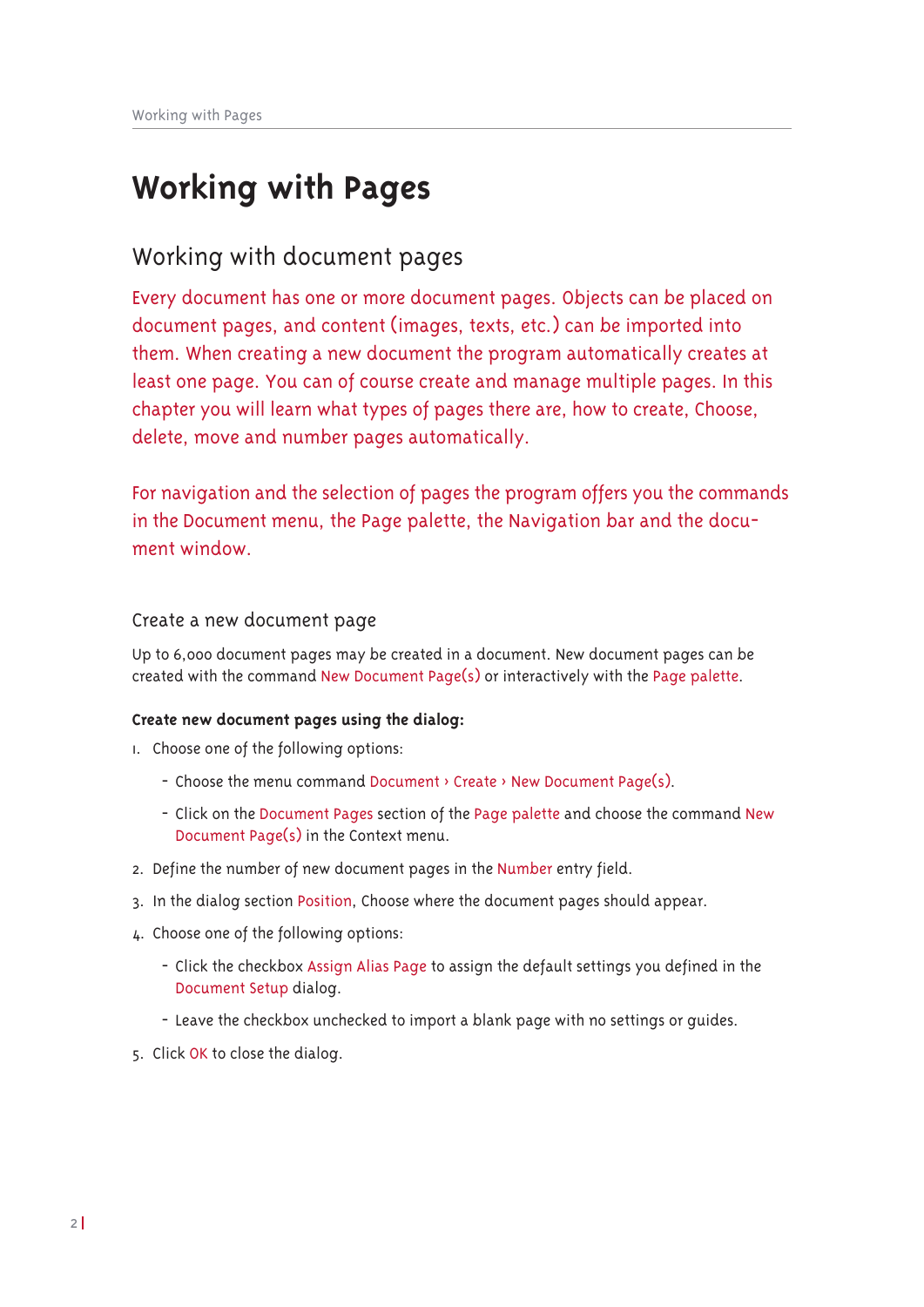#### **Create new (blank) document page(s) interactively:**

- $\mu$ . Click the mouse in the list section of the Page palette on the option [Blank Page] and hold down the mouse button.
- 2. Keep the mouse button held down and move the mouse to the symbol section of the Page palette.
- 3. Position the mouse pointer between, above, below or next to existing document pages and release the mouse key at the desired position.

#### **Create new (default) document page(s) interactively:**

- I. Click the mouse in the list section of the Page palette on the option A-Alias Page and hold down the mouse button.
- 2. Keep the mouse button held down and move the mouse to the symbol section of the Page palette.
- 3. Position the mouse pointer between, above, below or next to existing document pages and release the mouse key at the desired position.

When creating new document pages with the dialog you can take over or copy objects from the current page onto the new document pages.

### Selecting document pages

The program offers different possibilities for selecting a document page:

#### **Select a document page:**

- L. Click on the required page in the document window. If the required document page is not visible, use the scrolling arrows or the scroll bar of the document window or the scroll wheel of the mouse to display the document page and then click on the document page.
- 2. Choose one of the following options:
	- Click the page icon of the document page you want to display in the Page palette.
	- Click in the page field of the Navigation bar. Enter the document page number and press the Tab, Enter or Return key to display the document page.
	- Use the commands First Page, Last Page, Previous Page and Next Page in the Document menu.
	- Use the navigation buttons First Page, Last Page, Previous Page and Next Page in the Navigation bar.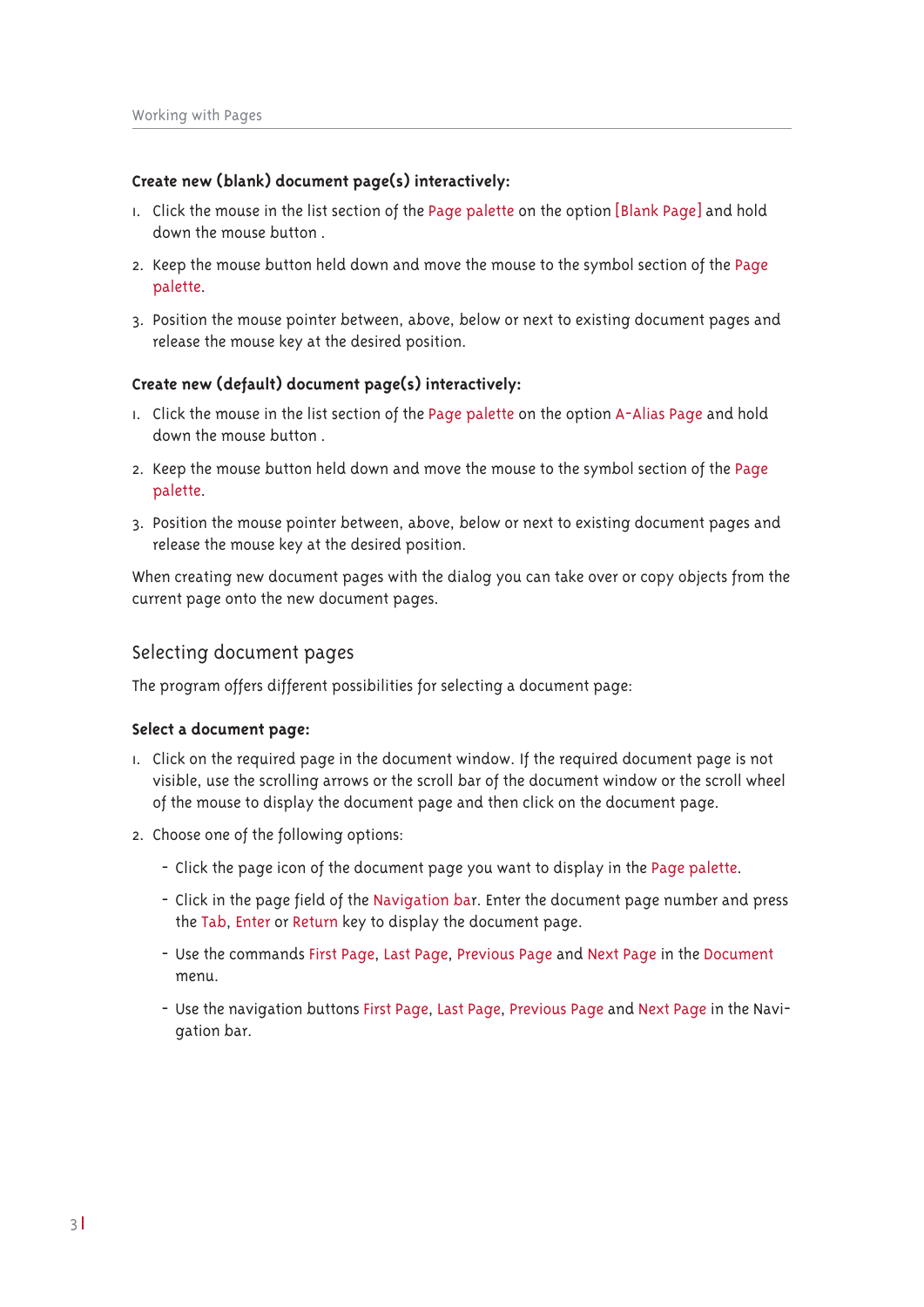### Page views

You can choose different page views in the program:

- I. If you are working on a handbook or manual with long texts, it is often suitable to have the page view in single page mode, so that all the pages are displayed below one another.
- 2. In other cases facing page mode is more suitable, where two or more pages are displayed next to one another
- 3. If you are using an additional module for digital imposition, the document pages can be displayed as a spread or press sheet.

#### **Document Composition:**

- $\mu$ . Click in the document window on the arrow next to the document composition symbol.
- 2. Choose the option Single Page or Facing Pages.

In the Single Page mode, all the document pages will be displayed below one another, irrelevant of whether they were left or right hand pages.

In the Facing Page mode, all the document pages will be displayed as in a book, with the left and right hand pages from the second page onwards facing each other. The first document page will be displayed as a right hand single page.

#### $Note:$

*The position of the document pages may be changed at any time in the Facing Page mode, so that many combinations are possible. In Single Page mode the position can also be changed +sdjŚ rugŚuĞ1 KrŬŚyŚuġ vŬlũfŝlţj ũr ňlţjoŚ ŅdjŚ prgŚ fdxvŚv ũŝŚ vŚũũlţjv iru lţglylgxdo sdjŚ frapposition to be lost.* 

## Page Preview in the Page palette

The Page Preview option in the Page palette is often helpful when you are scrolling through larger documents whose pages contain graphics or images, such as catalogs. Thumbnail previews are created in the Page palette to help you recognize your pages.

#### **Activate/Deactivate Page View:**

- I. Right click in the Document Pages section of the Page palette and choose the command Show Page Preview in the Context menu.
- 2. Repeat the command to deactivate the Page Preview.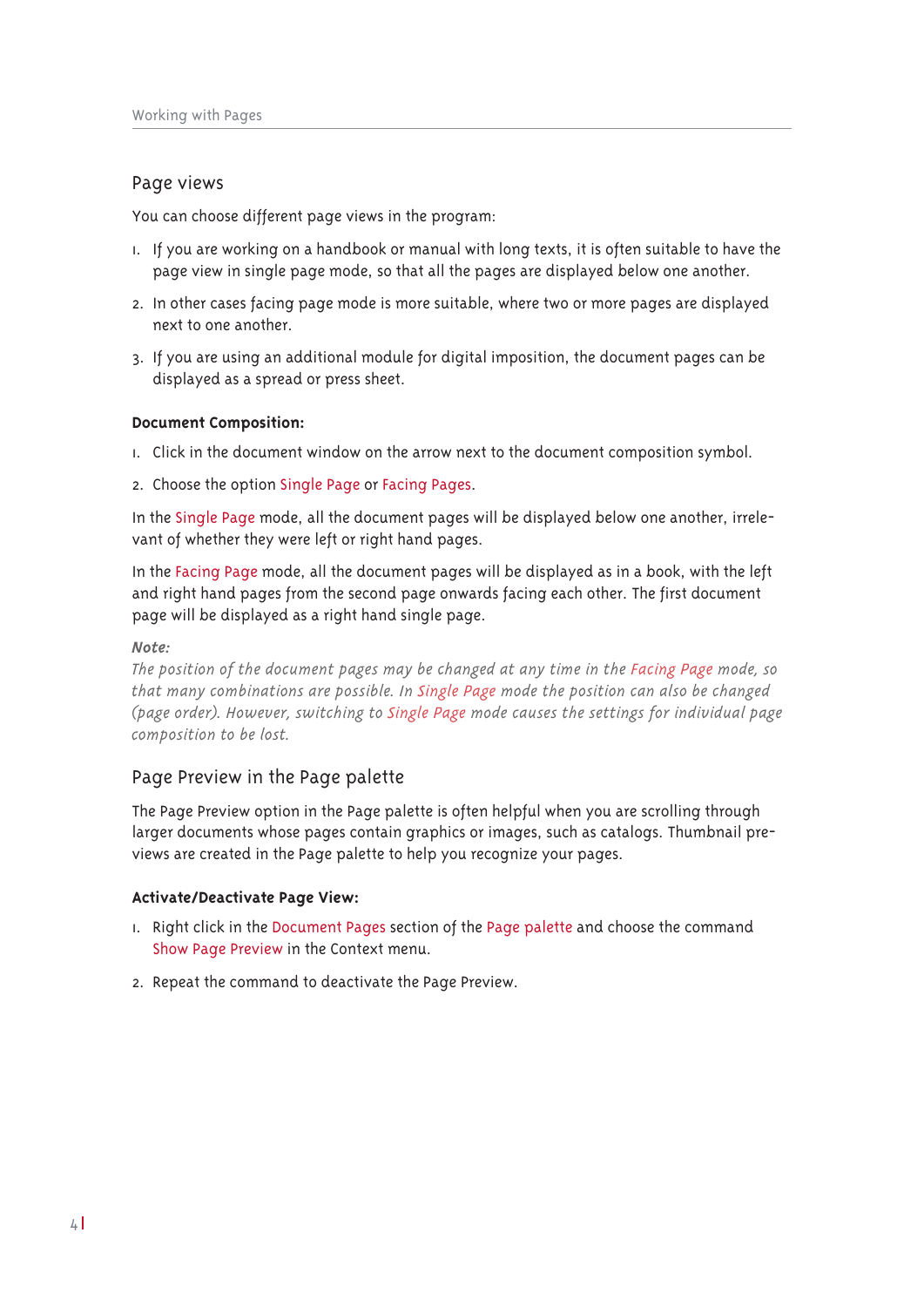## Deleting document pages

You can delete single or multiple document pages with a menu command or with the Page palette.

#### **Deleting document pages with the dialog:**

- I. Choose the menu command Document > Delete document Page(s).
- 2. Choose one of the following options:
	- Type a number in the Number entry field (e.g. 3) to delete a single page.
	- Type a range in the Number entry field (e.g. 3-5) to delete several consecutive pages (in this example pages  $3, 4$  and  $5$ ).
	- Type an open range to the end of the document in the Number entry field (e.g. 10-) to delete all pages from the named page (in this example from page 10).
	- Type numbers and ranges in the Number entry field (e.g.  $3, 5, 8$ -12, 15) to delete several nonconsecutive pages (in this example pages 3, 5, 8 to 12 and 15).

#### **Deleting document pages interactively:**

- I. I. Choose a document page to be deleted in the Page palette.
	- - Use the Shift key to choose additional consecutive pages and/or the Ctrl key (Windows/ Linux) or the Command key (Mac) to choose nonconsecutive pages.
- 2. Choose one of the following options:
	- - Press the Del kev.
	- $-$  Choose the command Delete in the Context menu

After deleting, the pages following those deleted will move up.

When the Facing Page mode is selected, the pages following will be rearranged. Depending on how many and which pages were deleted, previously left hand pages will become right hand pages and vice versa.

When document pages are deleted, generally all objects and content on the pages will be deleted too.

NOT deleted are:

- Objects that cover several pages in Facing Page mode. These objects will only be deleted when all document pages are deleted on which the object is placed.
- Texts that are linked with text objects on other pages in a text chain. The text will only be deleted when all document pages in the current text chain are deleted.
- Objects on the clipboard area. These objects will only be deleted when all document pages in the spread are deleted.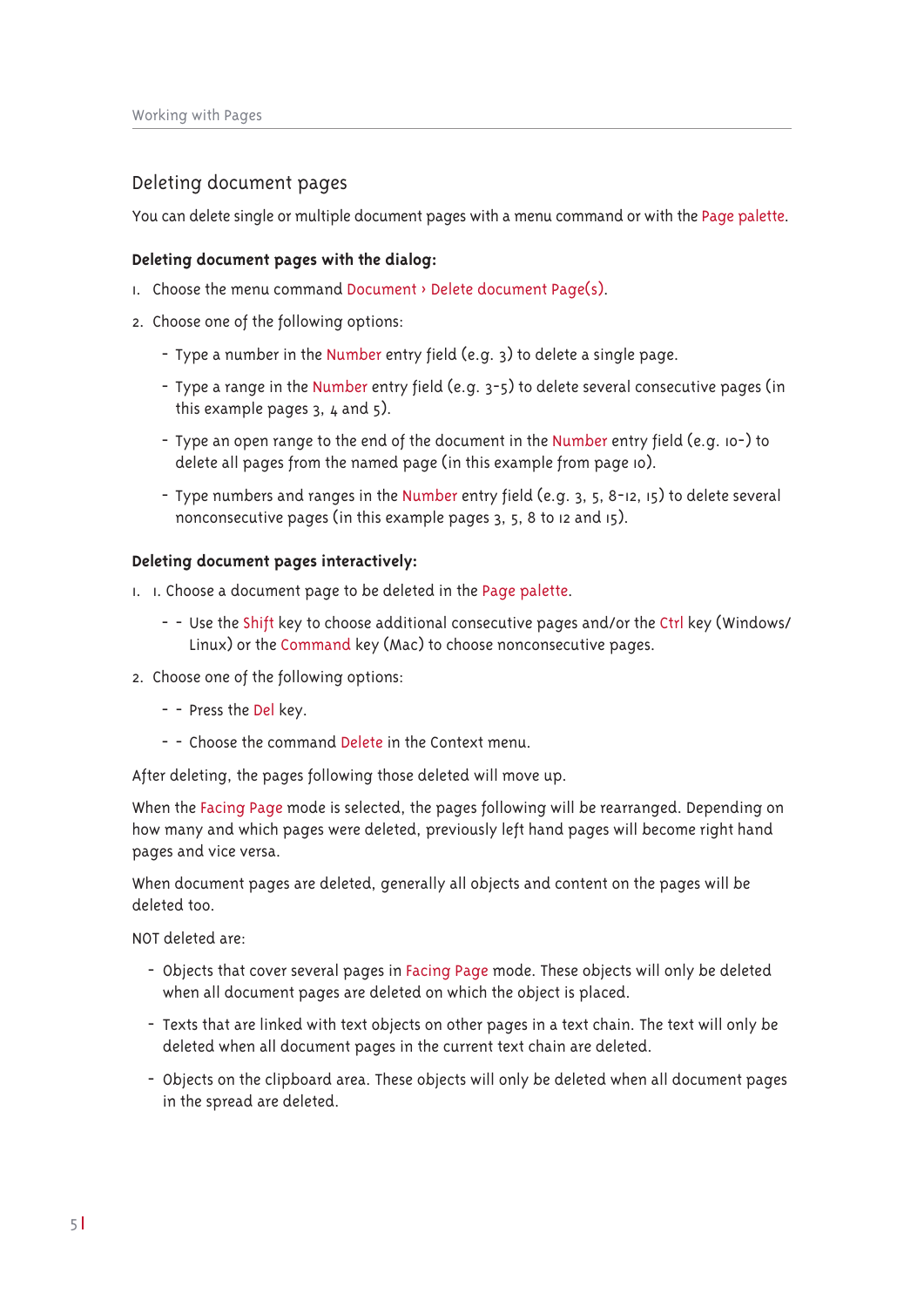## Move document pages

You can move single or several document pages using the Page palette to change the page arrangement.

#### Move document pages interactively:

- I. Click in the Page palette on the symbol of the document page that you want to move and hold down the mouse button.
- 2. Drag the mouse pointer between, above, below or next to existing document pages and release the mouse key at the desired position.

 $Note:$ 

- Moving pages cannot be reversed or undone with the Undo command. In this case you must move the page back to its original position.
- If you position new document pages on the right of existing document pages in Single Page mode and release the mouse button, the new document will be positioned not next to the page but below the page next to which it was positioned.
- If a document page in Facing Page mode is moved, following pages will move up automatically.
- If a document page in Facing Page mode is moved and a new spread is created by moving the page, the first page of the following spread must also be moved in order to display the Facing Page mode correctly.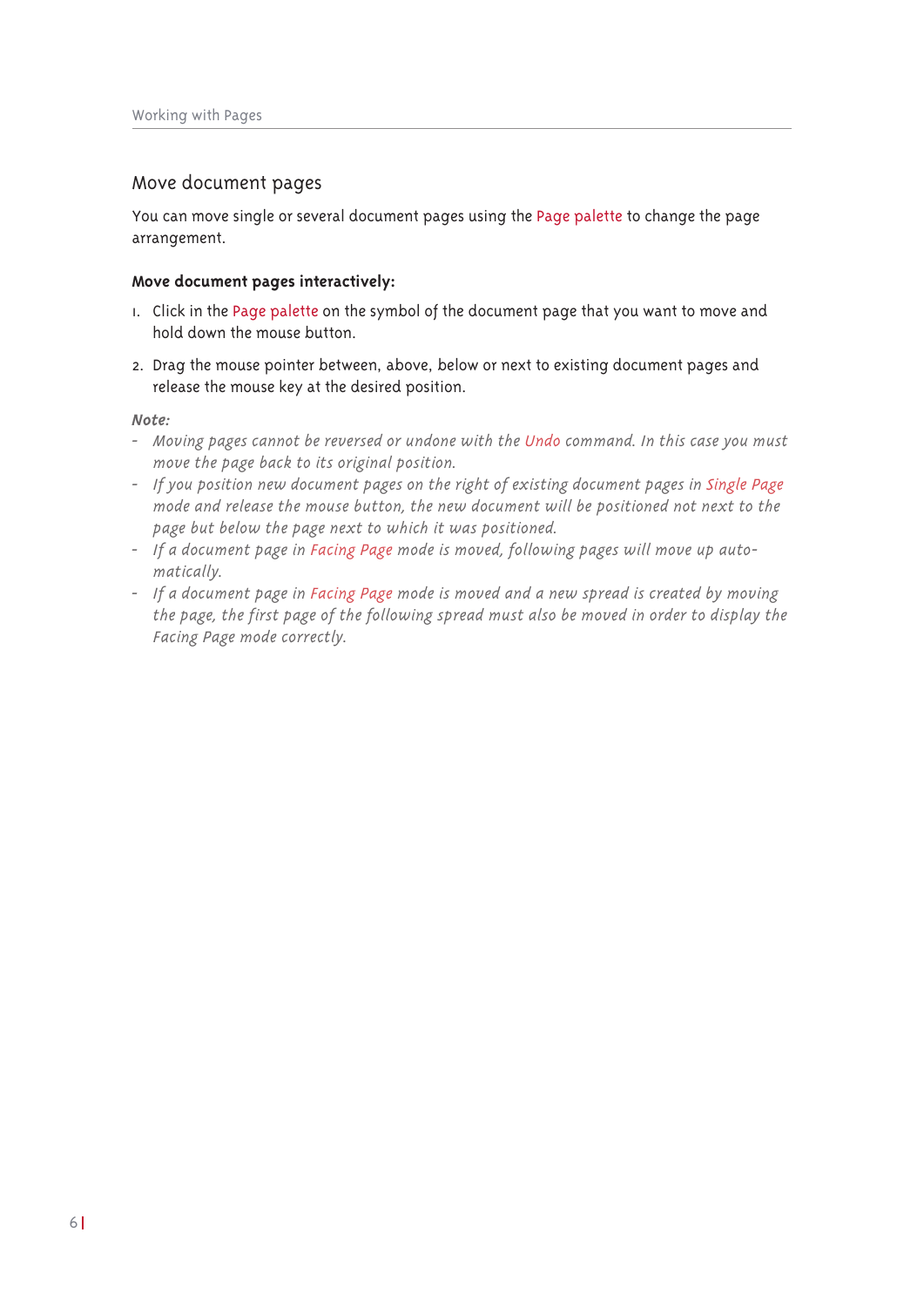## Working with Alias pages

The program differs between document pages and Alias pages. When a new document is created, a document page on which you can place your objects will then be displayed in the document window. At the same time the default A-Alias Page was automatically applied to the document page. An Alias page is a kind of page template on which you can place objects that appear again and again, so that these objects appear automatically on the required document pages.

In this manual the chapter headers and page numbers were not recreated for each page. Instead, these elements were placed on Alias pages.

## Switch between Alias and document pages

You can switch between the display of Alias and document pages at any time.

## **Switch to an Alias page:**

Choose one of the following options to display an Alias page:

- Click in the Navigation bar on the arrow next to the Page type symbol. In the Alias pages section of the popup menu, Choose the required Alias page name.
- Double-click on the name of the required Alias page in the Page palette.
- Click in the Page field of the Navigation bar. Now enter the prefix for the Alias page and press the Tab, Enter or Return key to display the Alias page.

Thanks to the striped clipboard area (default) or the view previously described in the Preferences. you can recognise immediately that you are on an Alias page. The name of the Alias page will be displayed in the Page field. Additionally, the page symbol next to the name of the Alias page is highlighted in the Page palette.

To display a document page again, the program offers you several possibilities:

#### **Switch to document pages:**

Choose one of the following options to switch from an Alias to a Document page:

- Click in the Navigation bar on the arrow next to the Page type symbol. Choose the option Document Page from the popup menu. With this option the program springs to the first page of the document.
- Double-click on the required document page in the Page palette.
- Click in the Page field of the Navigation bar. Now enter the number of the required document page and press the Tab, Enter or Return key.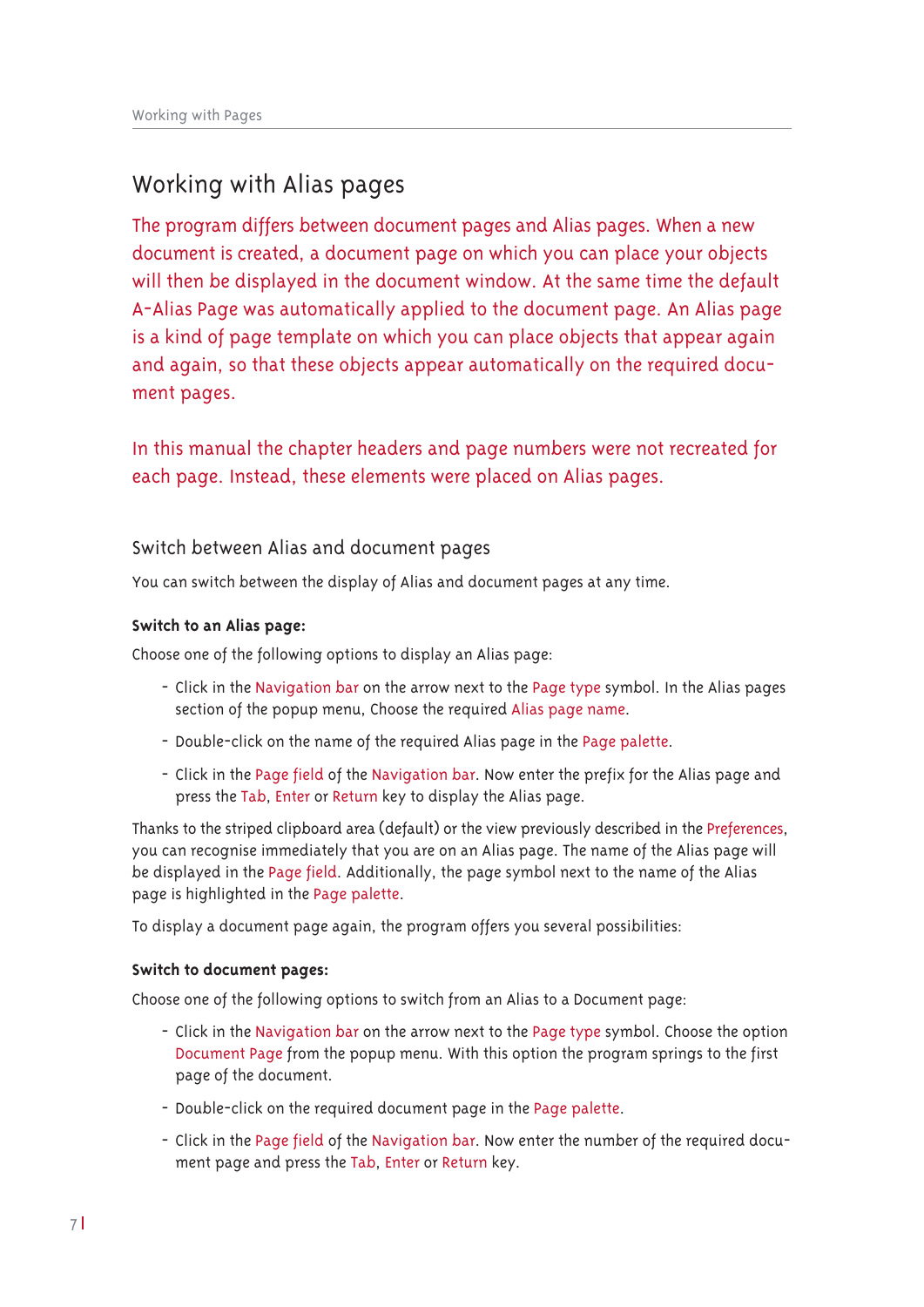## Create new Alias page

In a document you can create as many Alias pages as you like. Every Alias page receives a unique prefix and a name.

The prefix consists of a maximum of 3 characters and may only appear once in a document. When creating a new document an Alias page with the prefix A will be created automatically. Therefore when a new Alias page is created the program suggests the prefix B. For further Alias pages the letters C, D, etc. will be suggested. You can choose another prefix as long as this is unique and is not used in the document.

The name consists of a maximum of 256 characters and may appear several times in a document. You can change the suggested name for the Alias Page at any time.

The option fields Single Page and Facing Pages define which page type should be applied to the Alias pages.

Choose the option Single Page if all objects on the new Alias page should always be displayed identically on left and right hand document pages.

Choose the option Facing Pages as soon as one or more objects (e.g. header bars, page number, etc.) are to be displayed differently on left and right hand document pages.

#### **Create new Alias page:**

- I. Choose one of the following Options to create an Alias Page:
	- - Choose the menu command Document > Create > New Alias Page.
	- - Click in the Alias page section in the Page palette, click the mouse button to display the Context Menu and choose the command New Alias Page.
- 2. Enter an individual prefix and the name of the new Alias page or accept the suggestion made by the program.
- 3. Choose the option Single Page or Facing Page in the dialog area Page Type.
- 4. Click OK to close the dialog.

The program will now show the new Alias page in the document window and in the Page palette.

- If the Alias page type is Single Page, a single page symbol will be displayed in front of the Alias page name in the Page palette.
- If the Alias page type is Facing Pages, a facing page symbol will be displayed in front of the Alias page name in the Page palette.

#### $Note:$

*WŝlţŠ fduŚixoo| dŗrxũ Ŭŝlfŝ sdjŚ ũ|sŚ |rx fŝrrvŚġ dv ũŝlv vŚũũlţj fdţţrũ ŗŚ fŝdţjŚg odũŚu\$ Li it turns out later that you have chosen the wrong page type, you will have to create a new* Alias page, copy the objects from the old Alias page to the new one and delete the old Alias *bage. Then you can assign the new Alias page to the required document pages.*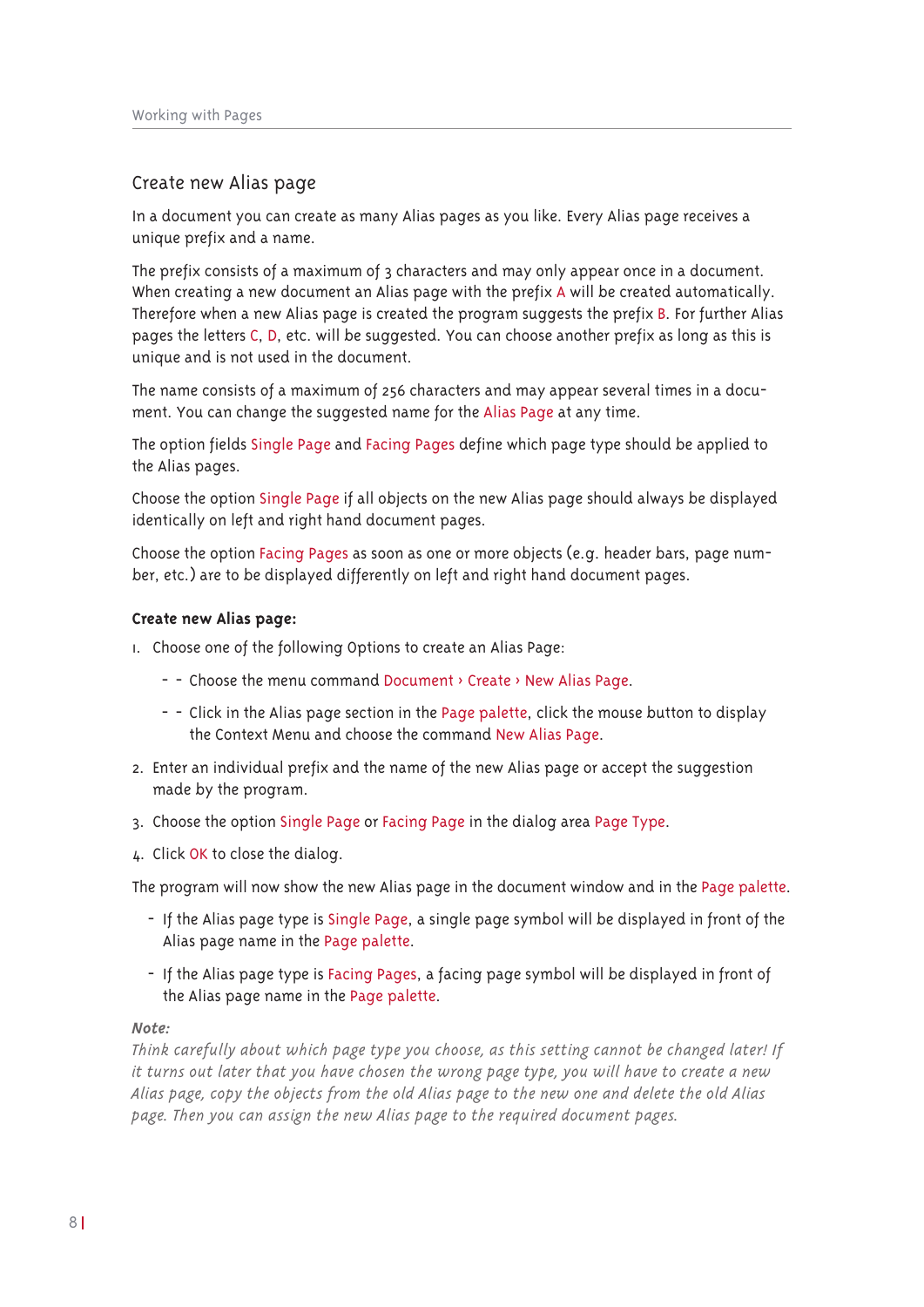## Switch between Alias pages

The program offers different possibilities for switching between Alias pages:

#### Switch between Alias pages:

Choose one of the following options to switch between Alias pages:

- Click in the document window on the arrow next to the Page type symbol. Choose the name of the Alias page required from the display below Alias Pages in the popup menu.
- Double-click in the Page palette on the name of the Alias page required.
- Click in the Page field of the Navigation bar. Now enter the prefix of the Alias page and press the Tab, Enter or Return key.
- Use the commands First Page, Last Page, Previous Page and Next Page in the Document Menu.
- Click the navigation buttons First Page, Last Page, Previous Page and Next Page in the Navigation bar.

Thanks to the striped clipboard area (default) or the view previously described in the Preferences, you can recognise immediately that you are on an Alias page. The name of the Alias page will be displayed in the Page field. Additionally, the page symbol next to the name of the Alias page is highlighted in the Page palette.

## Assign an Alias page to a document page

When a new document is created, the Alias page A-Alias Page is automatically assigned to the document page. You can change this assignment for document pages at any time.

#### Assign an Alias page to a document page with the dialog:

- 1. Select the document page to which you want to assign an Alias page.
- 2. Choose one of the following options:
	- Choose the menu command Document > Document Page Settings.
	- Click in the Page palette on the symbol of the appropriate document page and choose the command Document Page Settings in the Context menu.
- 3. Choose the required Alias page from the dialog area Alias Page.
- 4. Click OK to close the dialog.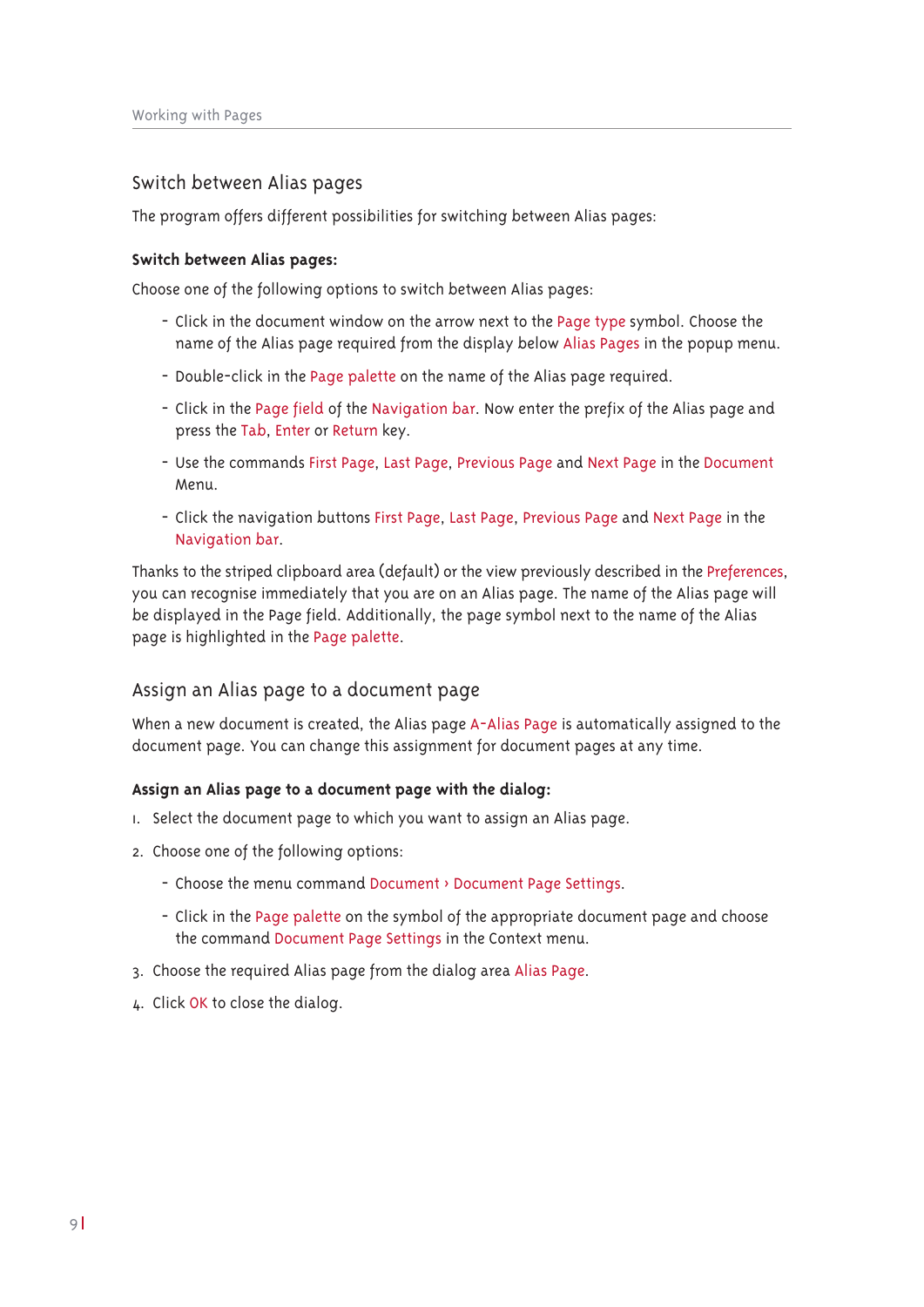#### **Assign an Alias page to a document page interactively:**

- I. Ensure that the symbol of the appropriate document page and the name of the Alias page are displayed in the Page palette.
- 2. Click the mouse on the name of the Alias page and hold the mouse button down.
- 3. Keep the mouse button held down and move the mouse to the symbol of the appropriate document page.
- $\mu$ . Release the mouse button as soon as the required document page is displayed in the chosen color.

#### **Assign one Alias page to several document pages at once:**

- I. Use the mouse to choose several document pages in the Page palette. Use the Shift key to choose consecutive pages and/or the Ctrl key (Windows/Linux) or the Command key (Mac) to choose nonconsecutive pages.
- 2. Click with the right mouse button (Windows/Linux) or with the Command key held down (Mac) on the name of the Alias page you want to assign and hold down the mouse button.
- 3. Choose the option Assign marked Alias to selected pages.

The document page symbol in the Page palette now shows the prefix of the assigned Alias page and the objects of the Alias page will now appear on the document page. To assign another Alias page to document pages, repeat the previous steps.

Note:

*Li |rx dvvljţ dţ Ķoldv sdjŚ lţ ňlţjoŚ ŅdjŚ prgŚ ũŝdũ Ŭdv fuŚdũŚg dv idflţj sdjŚvġ ũŝŚ grfx0 ment page will always have the left hand Alias page assigned to it.* 

## Deleting the assignment of Alias pages

If you want to remove the assignment of Alias pages to document pages, you can assign an empty page to a document page. Proceed exactly as previously with the assignment of an Alias page, and choose the option [Blank Page] in the Document Page Settings Dialog or in the Page palette.

#### Create new document pages with Alias page

Instead of assigning an Alias page to an existing document page, you can assign the Alias page automatically when new document pages are created.

The taking over of Alias pages into document pages is just as flexible as taking over objects.

You have already learned that in the creation of a new document an Alias page will be assigned automatically. This Alias page is given the default name A-Alias Page. You have also learned how the assignment of a document page and an Alias page is changed. Now you will create new document pages and assign an Alias page of your choice to them automatically.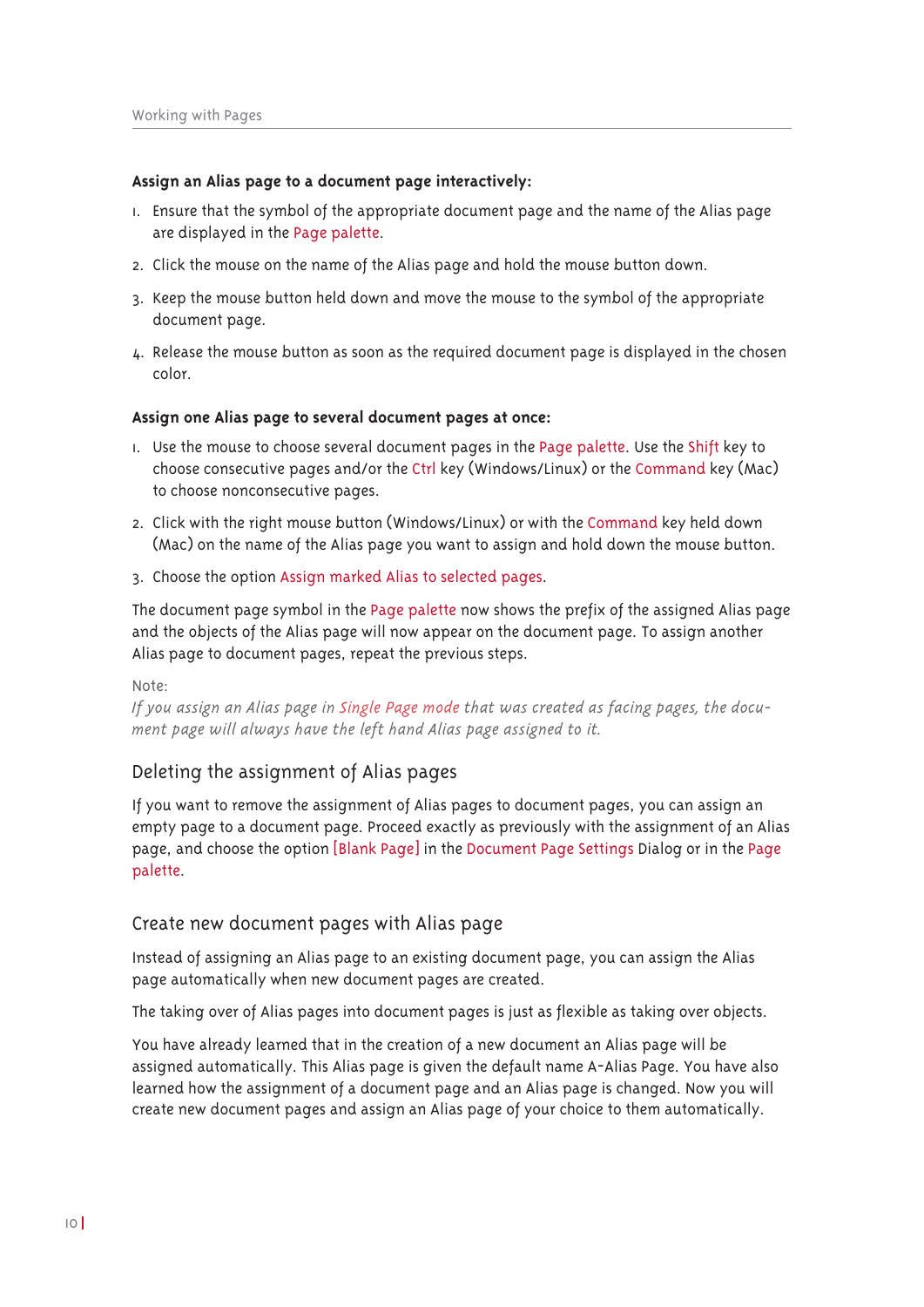#### **Create new document pages with Alias page using Dialog:**

- $\mu$ . Choose the menu command Document > Create > New Document Page(s).
- 2. Define the number of new pages in the Number field.
- 3. Choose an option in the Position area to choose where the new document pages will appear.
- 4. Choose the option Assign Alias Page and choose an Alias page from the popup menu.
- 5. Click OK to close the dialog.

#### **Create new document pages with Alias page interactively:**

- I. Ensure that the name of the Alias page which will be assigned to the new document page is displayed in the Page palette.
- 2. Click with the mouse on the name of the Alias page (list area) and hold down the mouse  $h$ utton
- 3. Keep the mouse button held down and move the mouse to the page symbol area of the Page palette.
- 4. Position the mouse pointer between, above, below or next to existing document pages and release the mouse key at the desired position.

#### Deleting Alias pages

When Alias pages are deleted, both the Alias page itself and also all assignments to document pages will be deleted. Here all objects on document pages whose originals were on the Alias page will also be deleted.

#### **Delete Alias page:**

- I. Select an Alias Page to be deleted in the Page palette. Use the Shift key to choose consecutive Alias Pages and/or the Ctrl key (Windows/Linux) or the Command key (Mac) to choose nonconsecutive pages.
- 2. Choose an appropriate option to delete one or more Alias pages:
	- Press the Del key.
	- Choose the menu command Document > Delete Alias Page(s).
	- Choose the command Delete in the Context menu.
	- Double-click the Alias page symbol to switch to Alias page mode and choose the command Delete Alias Page(s) in the Context menu.
- 3. Confirm the Warning question by clicking OK.

#### $N$ oto ·

- *0 Ķţ Ķoldv sdjŚ fdţţrũ ŗŚ gŚoŚũŚg ŬŝŚţ lũ lv ũŝŚ rţo| Ķoldv sdjŚ lţ ũŝŚ grfxpŚţũ1*
- If an Alias page that is assigned to a document page is deleted, then a blank page is auto*matically assigned to that document page. Objects that do not come from the Alias page dre retained*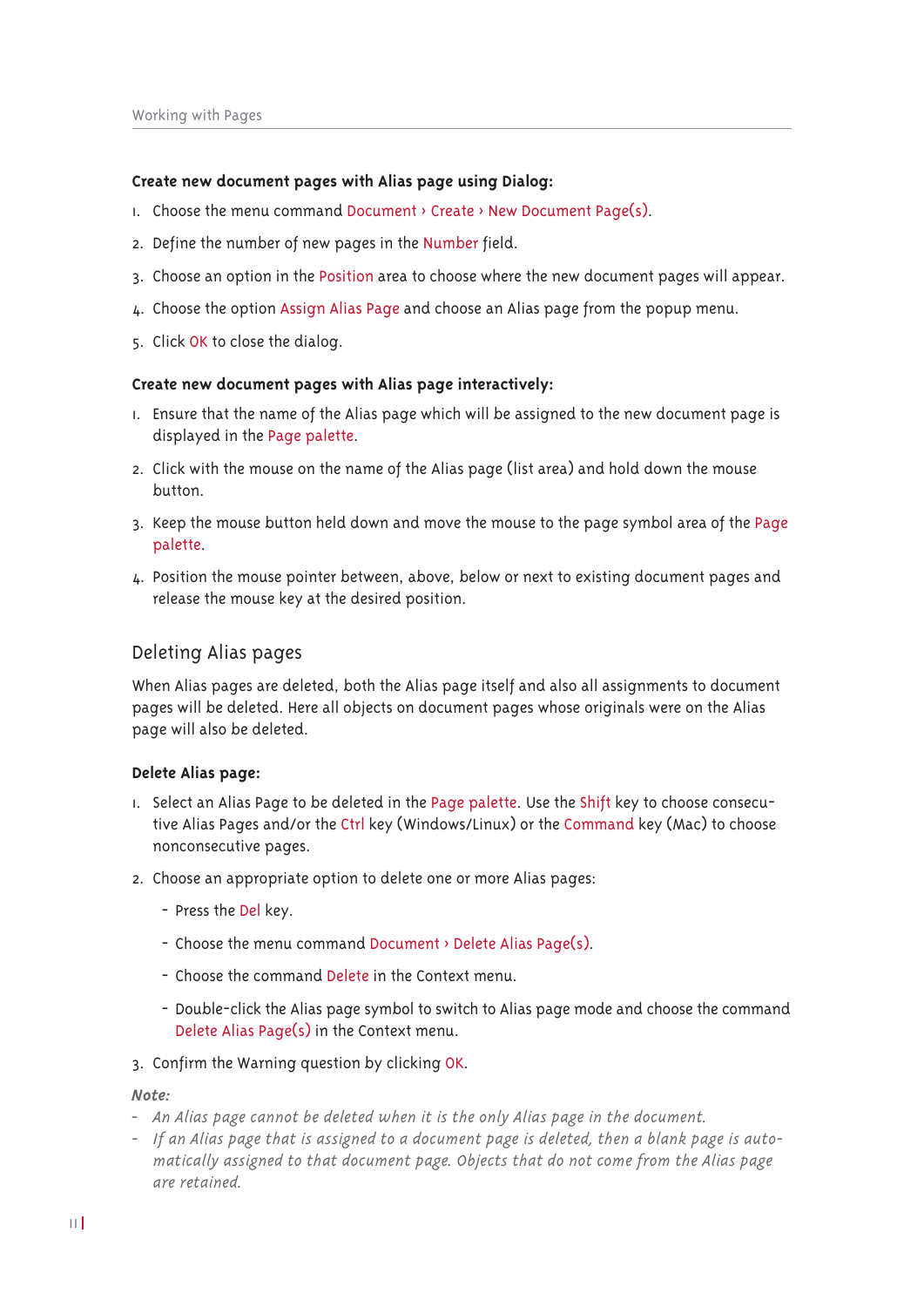## Change Alias page name

The prefix and the name of the Alias page may be changed at any time as long as the naming conventions are adhered to

#### Change Alias page name:

- I. Choose an Alias page.
- 2. Choose one of the following options:
	- Double-click the Alias page and choose the command Document > Alias Page Settings, change the Prefix and/or the Name and click OK to close the dialog.
	- Right-click the Alias page and choose the command Rename in the Context menu. Change the Prefix and/or the Name and press either Return or Enter to confirm.

## Duplicate Alias Pages

For a manual or a small catalog you may want to have chapter or category-oriented Alias pages, maybe with header bars of the same size, shape and position, but in different colors. Creating each Alias Page from scratch and copying objects from one Alias page to the next is of course possible, but not an ideal way of working. Therefore the program offers the function to duplicate an Alias page.

#### Duplicate Alias Page:

- I. Select an Alias page.
- 2. Right click and choose the command Duplicate from the Context menu.

A new Alias page will be created with the next available prefix. Any objects you have created on the Alias page will be duplicated as well and can of course be edited on the new Alias page.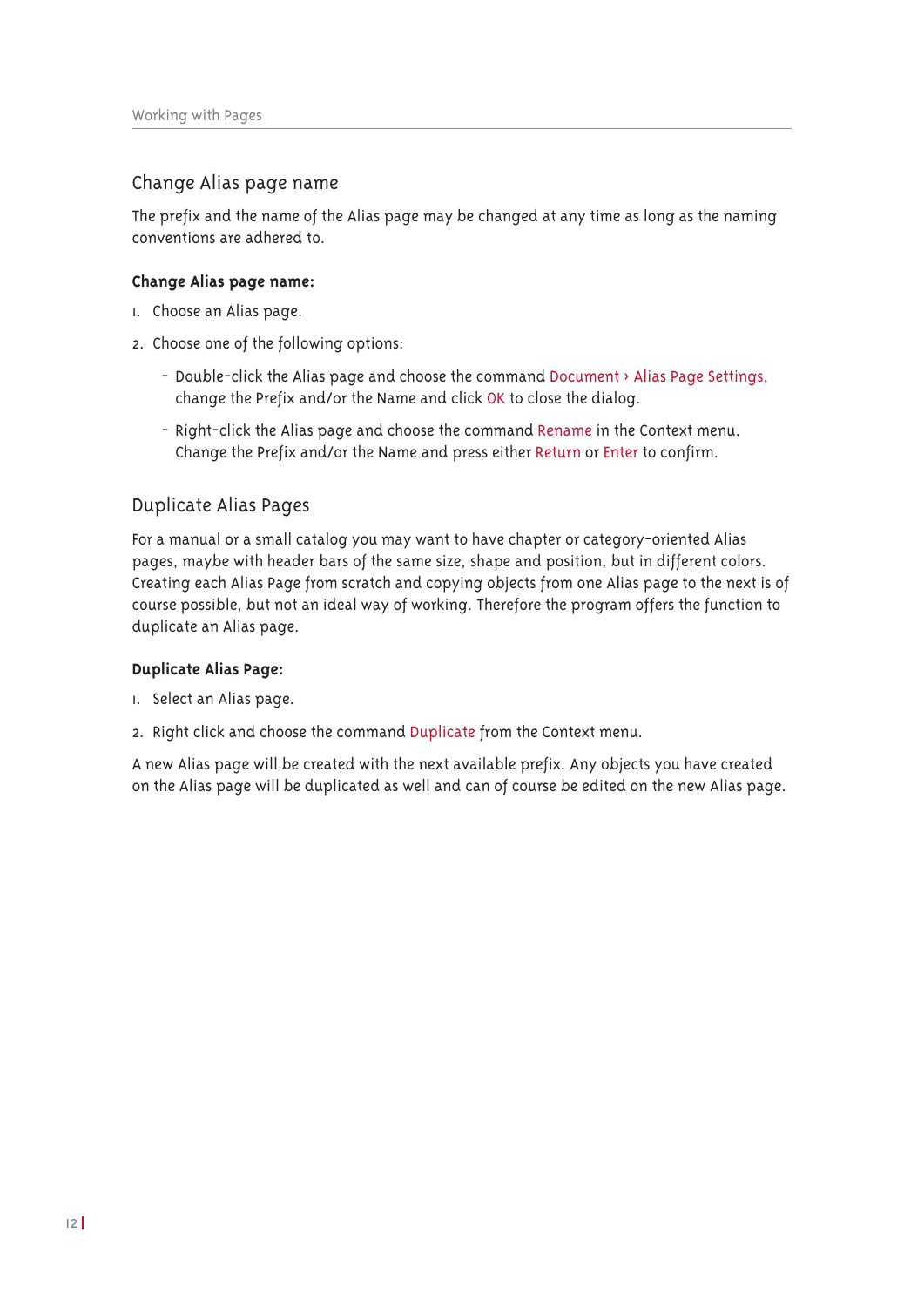## Protect Alias Pages

If you want to give your document to someone else for editing and have put much effort into creating an Alias page structure, you may want to protect your Alias pages against unintentional loss or damage. In this case you can lock the Alias pages with a password so that they cannot be edited.

#### **Protect Alias Page:**

- I. Choose an Alias page.
- 2. Right click the Alias page in the Page palette and choose the command Protection from the Context menu.
- 3. Enter a password in the Password entry field and repeat the entry in the next entry field. Choose the option Make visible to display the password in clear text on the screen.
- 4. Click OK to confirm the password.

Now a lock symbol will appear for the Alias page on the right hand side of the palette.

#### **Unlock Alias Page:**

- I. Choose the Alias page in the Page palette.
- 2. Right click and choose the command Cancel Protection in the Context menu.
- 3. Enter the password and confirm.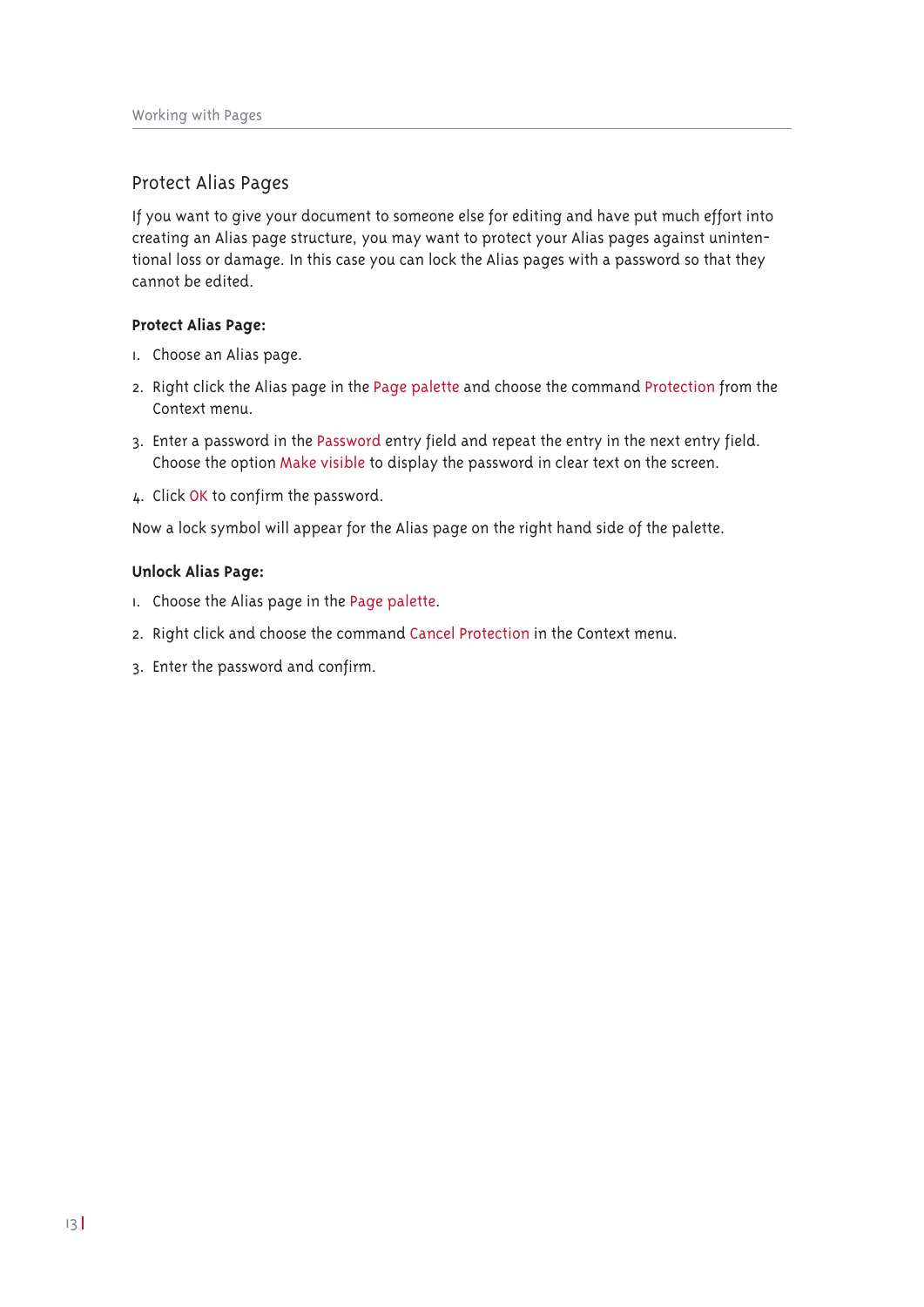## Working with page numbers

## Define page numbering

One document page is created automatically in the creation of a new document. This document page receives the page number i. All following pages are then numbered automatically.

This page numbering controlled by the program may be extended by the user with the help of a prefix, or changed individually through a new numbering for every document page. In this book a new page numbering has been used for every chapter. All pages are numbered starting with page number i, and have been given a prefix.

The chapter Working with Text describes how to insert page numbers in the text.

The program provides different possibilities for changing the page numbering:

#### **Change page numbering:**

I. Choose the document page whose page numbering you want to change:

- Choose the menu command Document > Document Page Settings.
- Right click on the document page in the Page palette and choose the command Document Page Settings in the Context menu.
- 2. Click the option New Numbering.
- 3. If you want to define a Prefix, enter a combination of max. 3 characters in the Prefix entry field  $(e, \alpha, A-)$ .
- $4.$  Enter a number between I and 9999 (e.g. 1234) in the entry field New Page Number.
- 5. If you want to choose a different numbering format, Choose an option from the popup menu Format. The program provides the option of Arabic numbers, Roman numbers in upper or lower case and also the Roman alphabet in upper or lower case.
- 6. Click OK to close the dialog.

The document will now be recalculated. Starting from the current page, all following document pages will receive the prefix and the page numbering assigned until a new page numbering is applied. The page number of the following pages is also increased each time by  $I$ .

The start of a new page numbering is shown in the Page palette and in the Page field of the Navigation bar with an asterisk before the page number.

If a page with an even page number that is positioned on the left is given an odd number through the new page numbering, this page will automatically be displayed on the right when in the Preferences the option Position Chapter Page automatically is activated. This option is activated as default for the creation of new documents.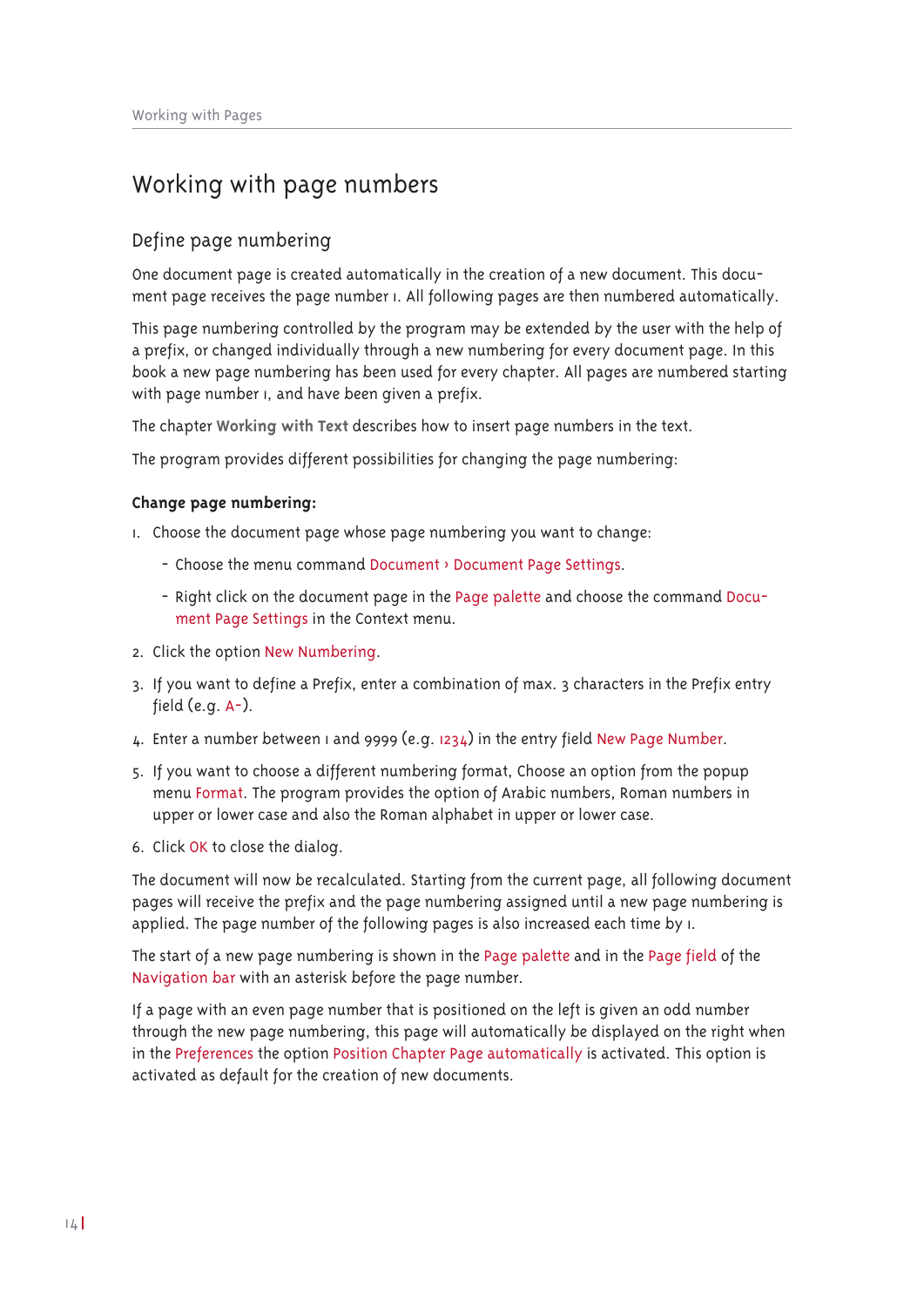## Using variables for page numbers

If you want to output page numbers in text objects, you should not enter these page numbers individually with the keyboard, but use variables that are automatically updated when the page number is changed through insertion, deletion or alteration of document pages.

The program offers a series of variables to display page numbers in text.

#### Inserting variables for page numbers in text:

- I. Choose an appropriate option:
	- Click in an existing text object.
	- Create a text object on a document page and activate the text mode.
- 2. Choose one of the following options:
	- Choose the menu command Text > Insert Variable.
	- Choose the command Insert Variable in the Context menu
- 3. Choose one of the following options in the popup menu:
	- Choose the command Page Number if you want to output the current page number.
	- Choose the command Number of Pages if you want to output the total number of pages.
	- Choose the command Next Page Number if you want to output the page number of the following page. If no following page exists, nothing will be displayed.
	- Choose the command Previous Page Number if you want to output the page number of the previous page. If no previous page exists, nothing will be displayed.
	- Choose the command Continued from if you want to output the page number of the page from which the text has been continued. If no document page exists from which the text was continued, nothing will be displayed.
	- Choose the command Continued on if you want to output the page number of the page on which the text is continued. If no document page exists on which the text could be continued, nothing will be displayed.

When the page number is placed in a separate text object, you should place all page numbers on Alias pages. Proceed exactly as described in the previous example. After importing the page number into the text object on the Alias page, not the page number but a variable appears. This variable will be converted to a page number automatically when the document page is displayed.